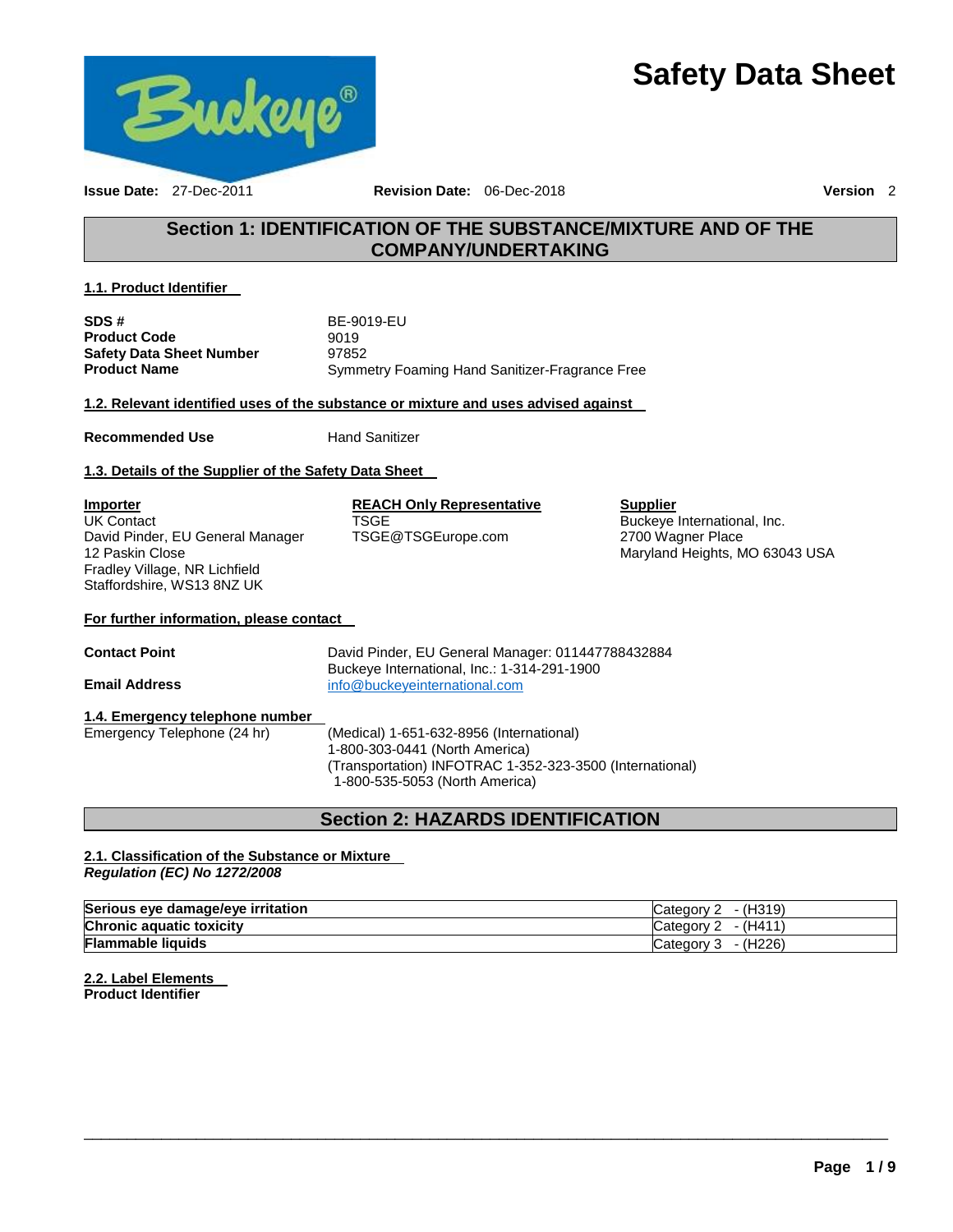### **BE-9019-EU** - **Symmetry Foaming Hand Sanitizer-Fragrance Free**



**Signal Word** Warning

#### **Hazard statements**

- H319 Causes serious eye irritation
- H411 Toxic to aquatic life with long lasting effects
- H226 Flammable liquid and vapour

#### **Precautionary Statements - EU (§28, 1272/2008)**

P210 - Keep away from heat/sparks/open flames/hot surfaces. — No smoking

P233 - Keep container tightly closed

P240 - Ground/bond container and receiving equipment

- P241 Use explosion-proof electrical/ ventilating/ lighting/ equipment
- P242 Use only non-sparking tools

P243 - Take precautionary measures against static discharge

P264 - Wash face, hands and any exposed skin thoroughly after handling

P273 - Avoid release to the environment

P280 - Wear protective gloves/protective clothing/eye protection/face protection

P303 + P361 + P353 - IF ON SKIN (or hair): Remove/Take off immediately all contaminated clothing. Rinse skin with water/shower P305 + P351 + P338 - IF IN EYES: Rinse cautiously with water for several minutes. Remove contact lenses, if present and easy to do. Continue rinsing

P337 + P313 - If eye irritation persists: Get medical advice/attention

- P370 + P378 In case of fire: Use dry sand, dry chemical or alcohol-resistant foam to extinguish
- P403 + P235 Store in a well-ventilated place. Keep cool
- P501 Dispose of contents/ container to an approved waste disposal plant

#### **2.3. Other Hazards**

No information available

### **Section 3: COMPOSITION/INFORMATION ON INGREDIENTS**

#### **3.2 MIXTURES**

| <b>Chemical name</b> | EC No   | <b>CAS No</b> | Weight-% | <b>Classification</b><br>according to<br><b>Regulation (EC) No.</b><br>1272/2008 [CLP] | <b>REACH</b><br><b>Registration</b><br><b>Number</b> |
|----------------------|---------|---------------|----------|----------------------------------------------------------------------------------------|------------------------------------------------------|
| Ethyl Alcohol        | Present | 64-17-5       | 65.26    | Flam, Lig. 2 (H225)                                                                    | Not determined                                       |

#### **Full text of H- and EUH-phrases: see section 16**

This product does not contain candidate substances of very high concern at a concentration >=0.1% (Regulation (EC) No. 1907/2006 (REACH), Article 59)

### **Section 4: FIRST AID MEASURES**

#### **4.1. Description of First Aid Measures**

| <b>Eve Contact</b>  | Rinse immediately with plenty of water, also under the eyelids, for at least 15 minutes. Call<br>a doctor if irritation persists. |
|---------------------|-----------------------------------------------------------------------------------------------------------------------------------|
| <b>Skin Contact</b> | If skin irritation occurs, rinse affected area with water.                                                                        |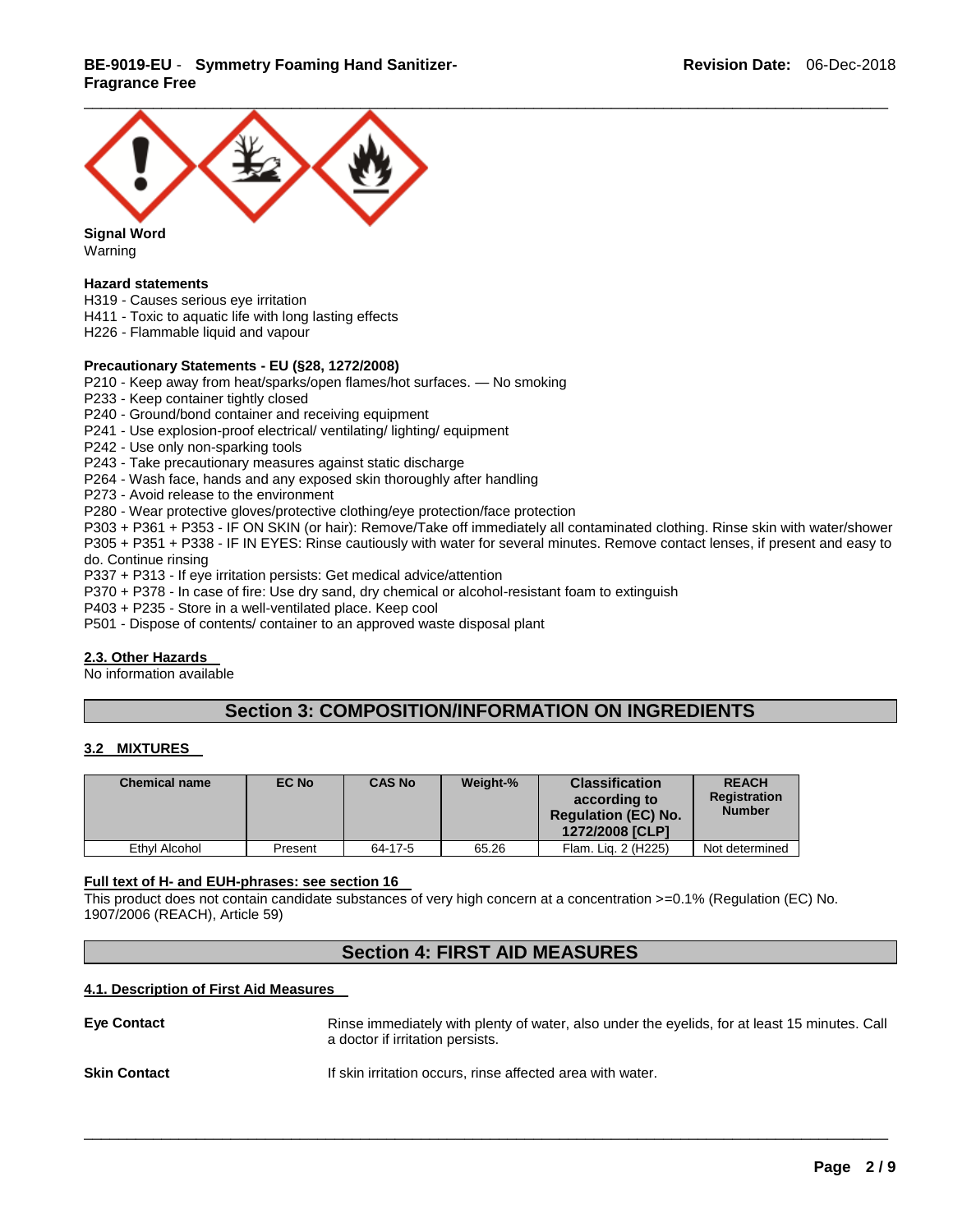| <b>Inhalation</b> | Remove to fresh air.                                                                                                               |
|-------------------|------------------------------------------------------------------------------------------------------------------------------------|
| Ingestion         | Drink 2-3 large glasses of water. Do NOT induce vomiting. Call a doctor. Never give<br>anything by mouth to an unconscious person. |

#### **4.2. Most Important Symptoms and Effects, Both Acute and Delayed**

**Symptoms Contact may cause irritation and redness.** 

#### **4.3. Indication of any Immediate Medical Attention and Special Treatment Needed**

**Notes to Physician**  Treat symptomatically.

### **Section 5: FIREFIGHTING MEASURES**

#### **5.1. Extinguishing Media**

#### **Suitable Extinguishing Media**

Use extinguishing measures that are appropriate to local circumstances and the surrounding environment.

### **Unsuitable Extinguishing Media**

Not determined.

#### **5.2. Special Hazards Arising from the Substance or Mixture**

Flammable due to alcohol content.

#### **5.3. Advice for Firefighters**

Wear self-contained breathing apparatus and protective suit. Use personal protective equipment as required.

### **Section 6: ACCIDENTAL RELEASE MEASURES**

#### **6.1. Personal Precautions, Protective Equipment and Emergency Procedures**

#### **Personal Precautions**

Use personal protective equipment as required. Spills may be slippery.

#### **For Emergency Responders**

Use personal protection recommended in Section 8.

#### **6.2. Environmental Precautions**

See Section 12 for additional Ecological Information.

#### **6.3. Methods and Material for Containment and Cleaning Up**

| <b>Methods for Containment</b> | Prevent further leakage or spillage if safe to do so.                                                                                |
|--------------------------------|--------------------------------------------------------------------------------------------------------------------------------------|
| <b>Methods for Clean-Up</b>    | Pick up with mop, wet/dry vac, or absorbent material. Rinse area with clear water and allow<br>floor to dry before allowing traffic. |

#### **6.4. Reference to Other Sections**

See Section 13: DISPOSAL CONSIDERATIONS.

### **Section 7: HANDLING AND STORAGE**

\_\_\_\_\_\_\_\_\_\_\_\_\_\_\_\_\_\_\_\_\_\_\_\_\_\_\_\_\_\_\_\_\_\_\_\_\_\_\_\_\_\_\_\_\_\_\_\_\_\_\_\_\_\_\_\_\_\_\_\_\_\_\_\_\_\_\_\_\_\_\_\_\_\_\_\_\_\_\_\_\_\_\_\_\_\_\_\_\_\_\_\_\_

#### **7.1. Precautions for Safe Handling**

#### **Advice on Safe Handling**

Keep out of the reach of children. Keep away from heat/sparks/open flames/hot surfaces. — No smoking.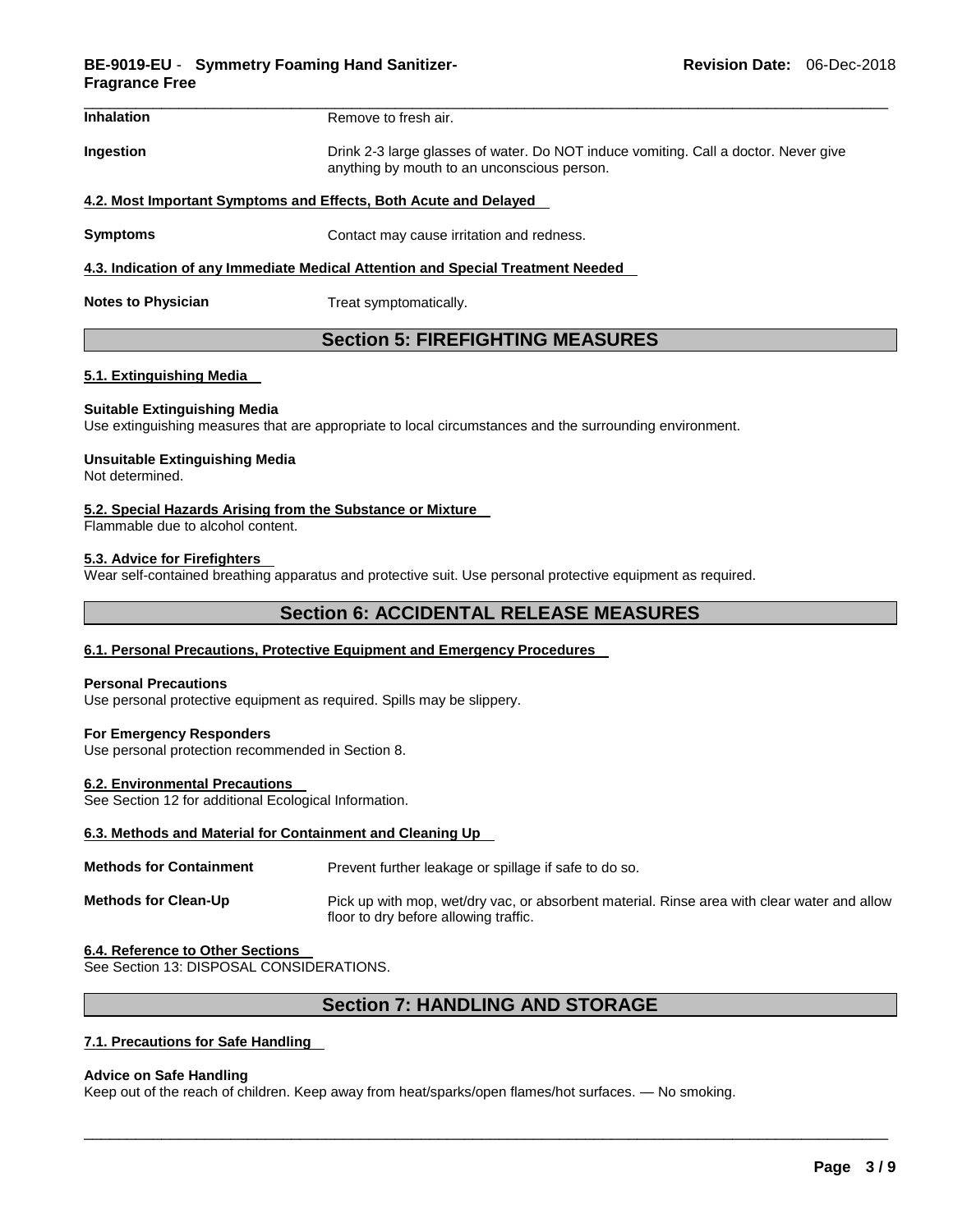#### **General Hygiene Considerations**

Handle in accordance with good industrial hygiene and safety practice.

#### **7.2. Conditions for Safe Storage, Including any Incompatibilities**

#### **Storage Conditions**

Keep containers tightly closed in a dry, cool and well-ventilated place. Store away from heat, sparks, flame. Keep container closed when not in use. Store at room temperature. Protect from freezing.

\_\_\_\_\_\_\_\_\_\_\_\_\_\_\_\_\_\_\_\_\_\_\_\_\_\_\_\_\_\_\_\_\_\_\_\_\_\_\_\_\_\_\_\_\_\_\_\_\_\_\_\_\_\_\_\_\_\_\_\_\_\_\_\_\_\_\_\_\_\_\_\_\_\_\_\_\_\_\_\_\_\_\_\_\_\_\_\_\_\_\_\_\_

#### **7.3. Specific End Use(s)**

**Specific Use(s)**

Hand Sanitizer.

#### **Risk Management Methods (RMM)**

The information required is contained in this Safety Data Sheet.

### **Section 8: EXPOSURE CONTROLS/PERSONAL PROTECTION**

#### **8.1. Control Parameters**

#### **Exposure Limits** .

| <b>Chemical name</b> | <b>European Union</b>       | <b>United Kingdom</b>        | <b>France</b>                | <b>Spain</b>                   | Germany                   |
|----------------------|-----------------------------|------------------------------|------------------------------|--------------------------------|---------------------------|
| Ethyl Alcohol        |                             | STEL: 3000 ppm               | TWA: 1000 ppm                | STEL: 1000 ppm                 | TWA: 200 ppm              |
| 64-17-5              |                             | STEL: 5760 mg/m <sup>3</sup> | TWA: 1900 mg/m $3$           | STEL: 1910 mg/m <sup>3</sup>   | TWA: $380 \text{ mg/m}^3$ |
|                      |                             | TWA: 1000 ppm                | STEL: 5000 ppm               |                                |                           |
|                      |                             | TWA: 1920 mg/m <sup>3</sup>  | STEL: 9500 mg/m <sup>3</sup> |                                |                           |
| <b>Chemical name</b> | <b>Italy</b>                | Portugal                     | <b>Netherlands</b>           | <b>Finland</b>                 | <b>Denmark</b>            |
| Ethyl Alcohol        |                             | TWA: 1000 ppm                | <b>Skin</b>                  | TWA: 1000 ppm                  | TWA: 1000 ppm             |
| 64-17-5              |                             |                              | STEL: 1900 mg/m <sup>3</sup> | TWA: 1900 mg/m $3$             | TWA: 1900 mg/m $^3$       |
|                      |                             |                              | TWA: $260 \text{ mg/m}^3$    | STEL: 1300 ppm                 |                           |
|                      |                             |                              |                              | STEL: 2500 mg/m <sup>3</sup>   |                           |
| <b>Chemical name</b> | Austria                     | <b>Switzerland</b>           | Poland                       | <b>Norway</b>                  | <b>Ireland</b>            |
| Ethyl Alcohol        | STEL 2000 ppm               | STEL: 1000 ppm               | TWA: 1900 mg/m <sup>3</sup>  | TWA: 500 ppm                   | STEL: 1000 ppm            |
| 64-17-5              | STEL 3800 mg/m <sup>3</sup> | STEL: 1920 mg/m <sup>3</sup> |                              | TWA: $950 \text{ mg/m}^3$      |                           |
|                      | TWA: 1000 ppm               | TWA: 500 ppm                 |                              | STEL: 625 ppm                  |                           |
|                      | TWA: 1900 mg/m $3$          | TWA: $960 \text{ mg/m}^3$    |                              | STEL: 1187.5 mg/m <sup>3</sup> |                           |

#### **8.2. Exposure Controls**

**Engineering Controls Apply technical measures to comply with the occupational exposure limits.** 

# **Personal Protective Equipment**

When using product, do not rub eyes. **Hand Protection** Gloves are not required for normal use. **Skin and Body Protection** No special protective measures are necessary under normal conditions of use. **Respiratory Protection** No protective equipment is needed under normal use conditions.

### **Section 9: PHYSICAL AND CHEMICAL PROPERTIES**

\_\_\_\_\_\_\_\_\_\_\_\_\_\_\_\_\_\_\_\_\_\_\_\_\_\_\_\_\_\_\_\_\_\_\_\_\_\_\_\_\_\_\_\_\_\_\_\_\_\_\_\_\_\_\_\_\_\_\_\_\_\_\_\_\_\_\_\_\_\_\_\_\_\_\_\_\_\_\_\_\_\_\_\_\_\_\_\_\_\_\_\_\_

#### **9.1. Information on Basic Physical and Chemical Properties**

| Physical state |  |
|----------------|--|
| Appearance     |  |
|                |  |

**Colour** Not determined

Liquid

**Odour Threshold** Not determined

**Appearance** Clear liquid **Odour** Characteristic No fragrance added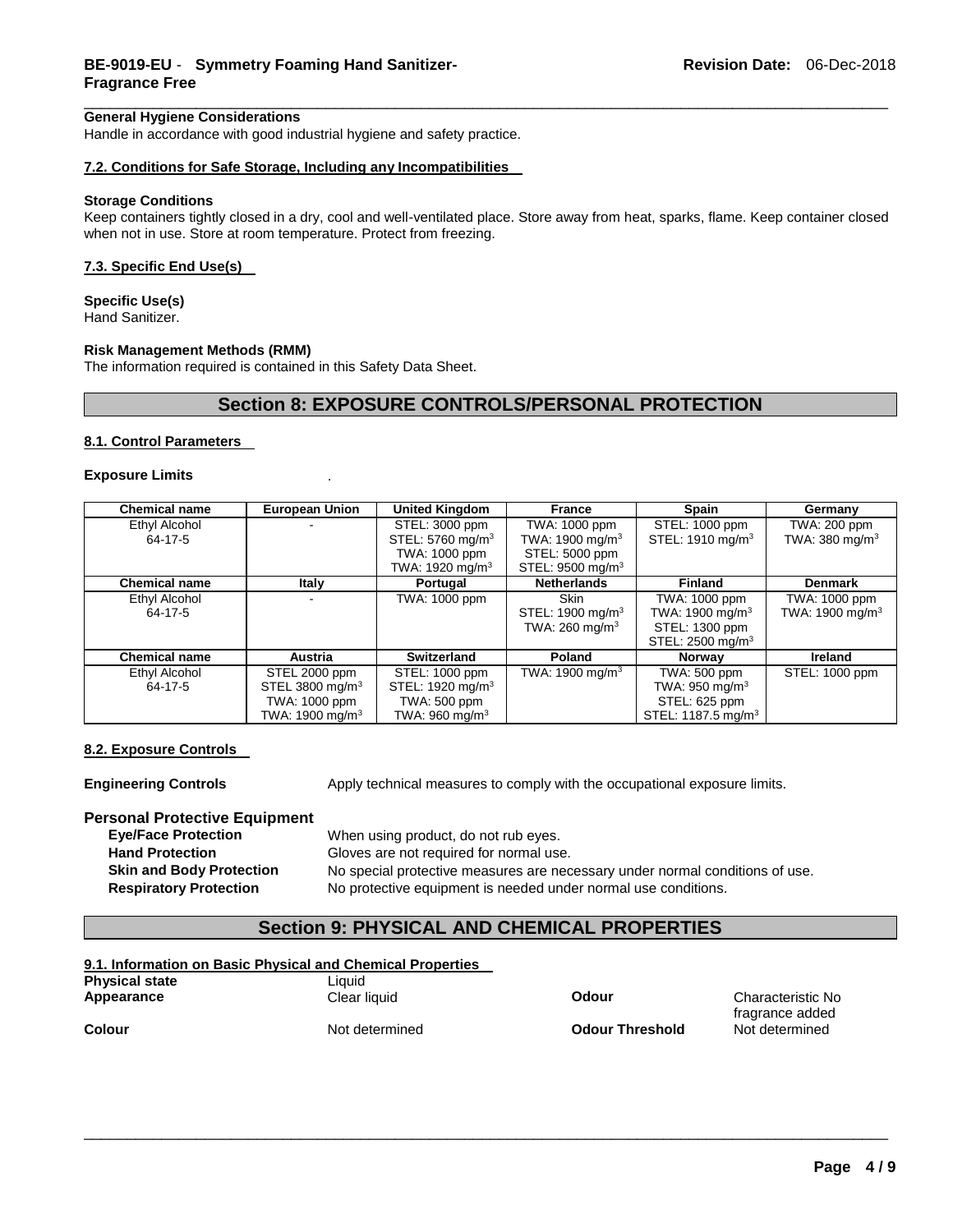### **BE-9019-EU** - **Symmetry Foaming Hand Sanitizer-Fragrance Free**

| <b>Property</b>                  | Values                | Remarks • Method |  |
|----------------------------------|-----------------------|------------------|--|
| рH                               | Not available         |                  |  |
| Melting point / freezing point   | Not determined        |                  |  |
| Boiling point / boiling range    | °C<br>172<br>°F<br>78 |                  |  |
| <b>Flash point</b>               | °C<br>$/73$ °F<br>23  | CC (closed cup)  |  |
| <b>Evaporation Rate</b>          | >1.0                  | $(n-BuAc=1)$     |  |
| <b>Flammability (Solid, Gas)</b> | Liquid-Not applicable |                  |  |
| <b>Flammability Limit in Air</b> |                       |                  |  |
| Upper flammability or explosive  | Not available         |                  |  |
| limits                           |                       |                  |  |
| Lower flammability or explosive  | Not available         |                  |  |
| limits                           |                       |                  |  |
| <b>Vapour Pressure</b>           | Not determined        |                  |  |
| <b>Vapour Density</b>            | Not determined        |                  |  |
| <b>Relative Density</b>          | 0.88                  |                  |  |
| <b>Water Solubility</b>          | <b>Mostly Soluble</b> |                  |  |
| Solubility(ies)                  | Not determined        |                  |  |
| <b>Partition Coefficient</b>     | Not determined        |                  |  |
| <b>Autoignition temperature</b>  | Not determined        |                  |  |
| Decomposition temperature        | Not determined        |                  |  |
| <b>Kinematic viscosity</b>       | Not determined        |                  |  |
| <b>Dynamic Viscosity</b>         | Not determined        |                  |  |
| <b>Explosive Properties</b>      | Not determined        |                  |  |
| <b>Oxidising Properties</b>      | Not determined        |                  |  |

## **Section 10: STABILITY AND REACTIVITY**

\_\_\_\_\_\_\_\_\_\_\_\_\_\_\_\_\_\_\_\_\_\_\_\_\_\_\_\_\_\_\_\_\_\_\_\_\_\_\_\_\_\_\_\_\_\_\_\_\_\_\_\_\_\_\_\_\_\_\_\_\_\_\_\_\_\_\_\_\_\_\_\_\_\_\_\_\_\_\_\_\_\_\_\_\_\_\_\_\_\_\_\_\_

#### **10.1. Reactivity**

Not reactive under normal conditions.

#### **10.2. Chemical stability**

Stable under normal conditions.

### **10.3. Possibility of Hazardous Reactions**

#### **Hazardous Polymerisation**

Hazardous polymerisation does not occur.

#### **Possibility of Hazardous Reactions**

None under normal processing.

#### **10.4. Conditions to Avoid**

Heat, flames and sparks.

#### **10.5. Incompatible Materials**

Chlorine bleach.

#### **10.6. Hazardous Decomposition Products**

None under normal use conditions.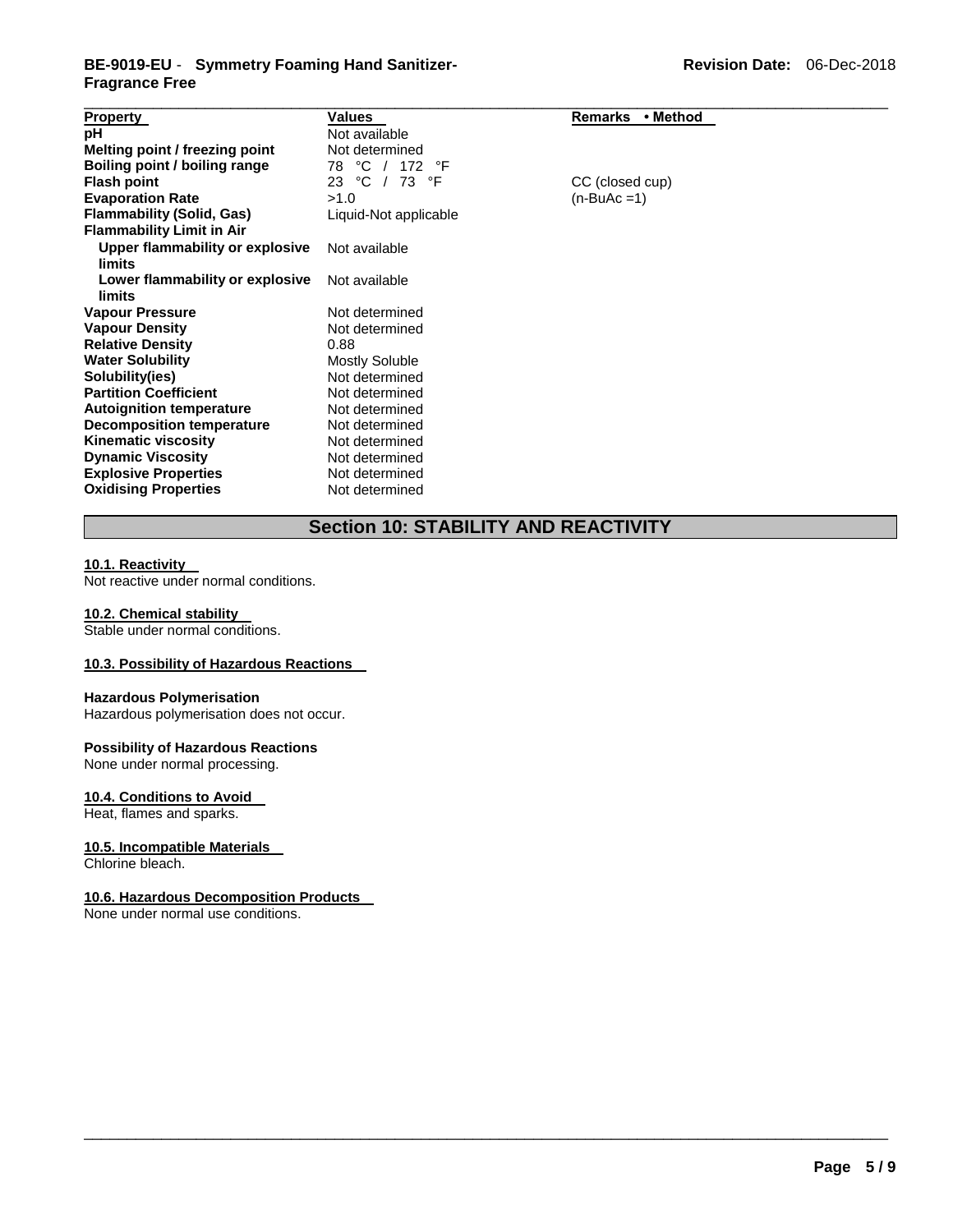### \_\_\_\_\_\_\_\_\_\_\_\_\_\_\_\_\_\_\_\_\_\_\_\_\_\_\_\_\_\_\_\_\_\_\_\_\_\_\_\_\_\_\_\_\_\_\_\_\_\_\_\_\_\_\_\_\_\_\_\_\_\_\_\_\_\_\_\_\_\_\_\_\_\_\_\_\_\_\_\_\_\_\_\_\_\_\_\_\_\_\_\_\_ **Section 11: TOXICOLOGICAL INFORMATION**

#### **11.1. Information on Toxicological Effects**

**Acute toxicity** 

.

**Product Information**

| <b>Inhalation</b><br><b>Eye Contact</b> | Do not inhale.<br>Avoid contact with eyes. |
|-----------------------------------------|--------------------------------------------|
| <b>Skin Contact</b>                     | Avoid contact with skin.                   |
| Ingestion                               | Do not ingest.                             |
|                                         |                                            |

**The following values are calculated based on chapter 3.1 of the GHS document** 

| ATEmix (oral)                 | 10,818.27 mg/kg |  |
|-------------------------------|-----------------|--|
| ATEmix (dermal)               | 66,733.30 mg/kg |  |
| ATEmix (inhalation-dust/mist) | 191.10 ma/L     |  |

#### **Unknown Acute Toxicity**

0 % of the mixture consists of ingredient(s) of unknown toxicity.

0 % of the mixture consists of ingredient(s) of unknown acute oral toxicity.

0 % of the mixture consists of ingredient(s) of unknown acute dermal toxicity.

0 % of the mixture consists of ingredient(s) of unknown acute inhalation toxicity (gas).

0 % of the mixture consists of ingredient(s) of unknown acute inhalation toxicity (vapour).

0 % of the mixture consists of ingredient(s) of unknown acute inhalation toxicity (dust/mist).

### **Component Information**

| <b>Chemical name</b> | Oral LD50                            | Dermal LD50      | <b>Inhalation LC50</b>   |
|----------------------|--------------------------------------|------------------|--------------------------|
| Ethyl Alcohol        | Rat<br>= 7060 mg/kg                  |                  | (Rat)4 h<br>= 124.7 mg/L |
| Polydimethylsiloxane | Rat)<br>(Rat) > 17 g/kg<br>> 24 g/kg | Rabbit<br>2 g/kg |                          |

| <b>Skin corrosion/irritation</b>  | Not classified.                |
|-----------------------------------|--------------------------------|
| Serious eye damage/eye irritation | Causes serious eye irritation. |
| <b>Sensitisation</b>              | Not classified.                |
| Germ cell mutagenicity            | Not classified.                |
| Carcinogenicity                   | Not classified.                |
| <b>Reproductive toxicity</b>      | Not classified.                |
| <b>STOT - single exposure</b>     | Not classified.                |
| <b>STOT - repeated exposure</b>   | Not classified.                |
| <b>Aspiration hazard</b>          | Not classified.                |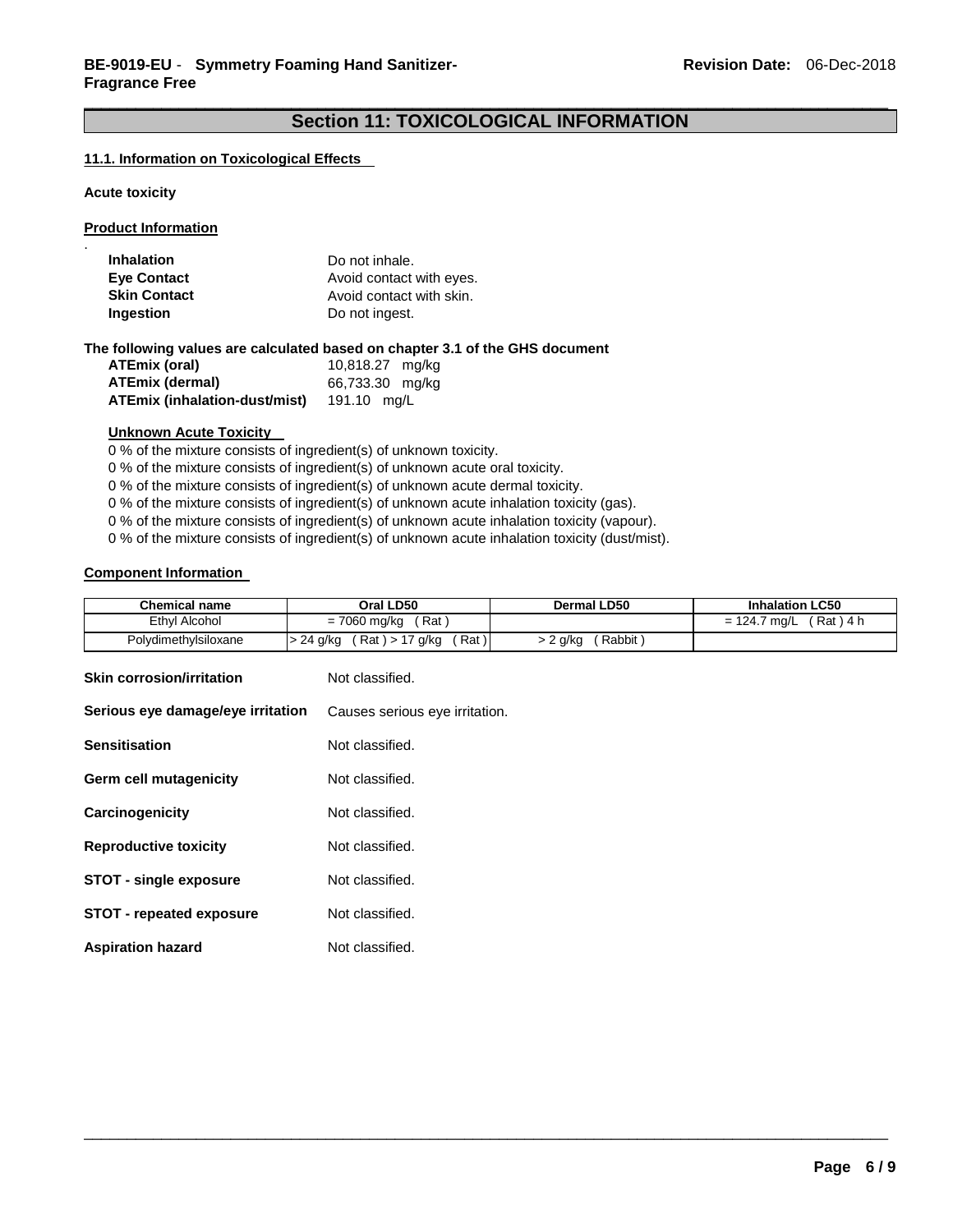### **Section 12: ECOLOGICAL INFORMATION**

#### **12.1. Toxicity**

Toxic to aquatic life with long lasting effects.

| <b>Chemical name</b> | Algae/aguatic plants | Fish                                                               | <b>Crustacea</b>               |
|----------------------|----------------------|--------------------------------------------------------------------|--------------------------------|
| Ethyl Alcohol        |                      | 100: 96 h Pimephales promelas                                      | 10800: 24 h Daphnia magna mg/L |
|                      |                      | mg/L LC50 static 13400 - 15100: 96 EC50 2: 48 h Daphnia magna mg/L |                                |
|                      |                      | h Pimephales promelas mg/L LC50                                    | EC50 Static 9268 - 14221: 48 h |
|                      |                      | flow-through 12.0 - 16.0: 96 h                                     | Daphnia magna mg/L LC50        |
|                      |                      | Oncorhynchus mykiss mL/L LC50                                      |                                |
|                      |                      | static                                                             |                                |

#### **12.2. Persistence and Degradability**

Not determined.

#### **12.3. Bioaccumulative Potential**

| Chemical<br>name      | $-1$<br>coefficient<br>artition |  |  |
|-----------------------|---------------------------------|--|--|
| -<br>Ethyl<br>Alcohoi | $\sim$<br>∪.∪∠                  |  |  |

#### **12.4. Mobility in Soil**

**Mobility** Not determined.

#### **12.5. Results of PBT and vPvB Assessment**

Not determined.

#### **12.6. Other Adverse Effects**

Not determined.

### **Section 13: DISPOSAL CONSIDERATIONS**

### **13.1. Waste Treatment Methods Waste from residues/unused products**  Disposal should be in accordance with applicable regional, national and local laws and regulations. **Contaminated Packaging** Improper disposal or reuse of this container may be dangerous and illegal. **Section 14: TRANSPORT INFORMATION Note Please see current shipping paper for most up to date shipping information, including** exemptions and special circumstances **IMDG 14.1 UN number** UN1170 **14.2 Proper Shipping Name 14.3 Transport hazard class(es)** 3 **14.4 Packing Group** III **RID 14.1 UN/ID No**  UN1170<br>**14.2 Proper Shipping Name** Ethanol solution **14.2 Proper Shipping Name 14.3 Transport hazard class(es)** 3 **14.4 Packing Group**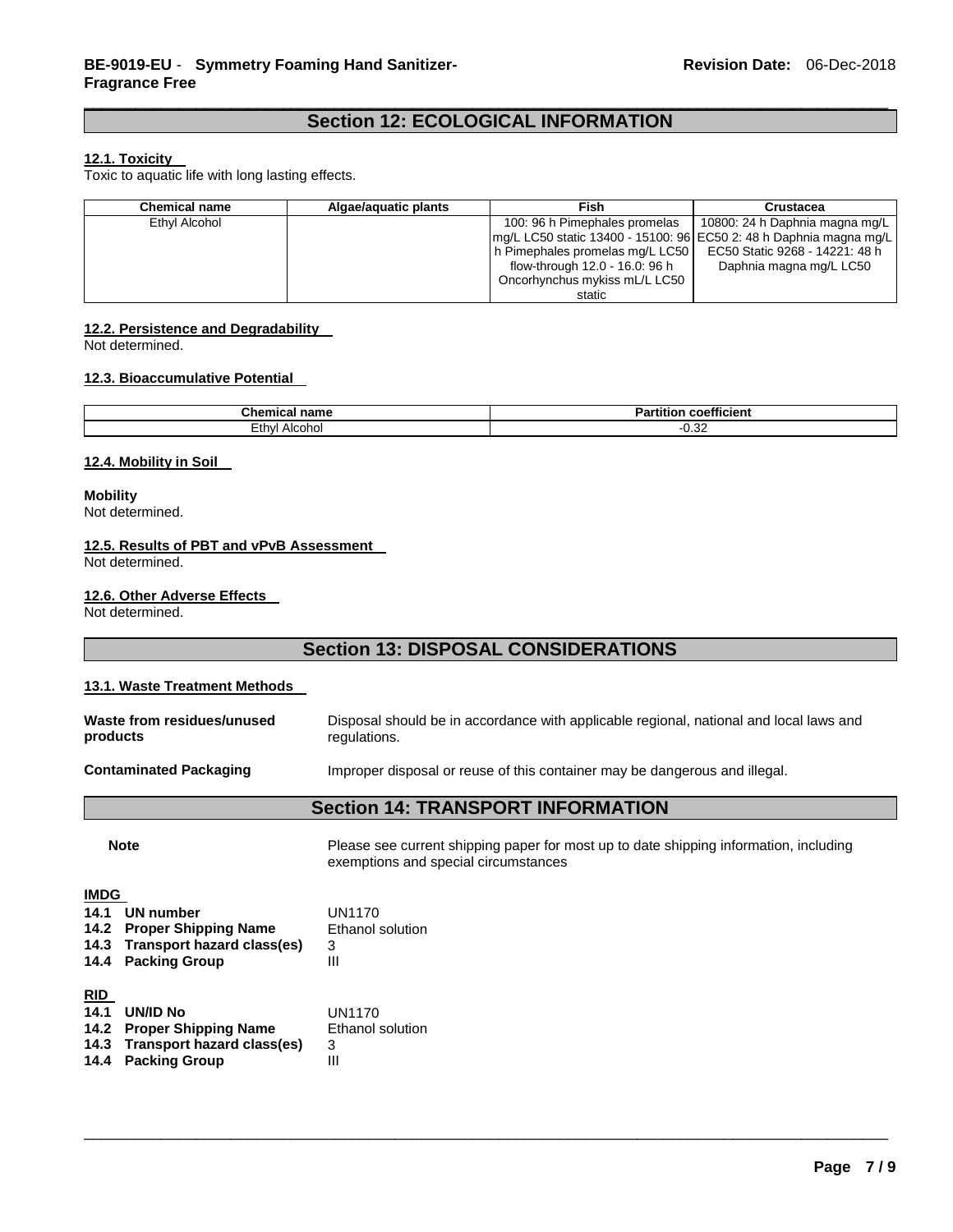### **BE-9019-EU** - **Symmetry Foaming Hand Sanitizer-Fragrance Free**

| ADR         |                                 |                  |
|-------------|---------------------------------|------------------|
| 14.1        | UN number                       | UN1170           |
|             | 14.2 Proper Shipping Name       | Ethanol solution |
|             | 14.3 Transport hazard class(es) | 3                |
|             | 14.4 Packing Group              | Ш                |
|             |                                 |                  |
| <b>IATA</b> |                                 |                  |
| 14.1        | UN number                       | UN1170           |
|             | 14.2 Proper Shipping Name       | Ethanol solution |
|             | 14.3 Transport hazard class(es) | 3                |
| 14.4        | <b>Packing Group</b>            | Ш                |
|             |                                 |                  |

### **Section 15: REGULATORY INFORMATION**

\_\_\_\_\_\_\_\_\_\_\_\_\_\_\_\_\_\_\_\_\_\_\_\_\_\_\_\_\_\_\_\_\_\_\_\_\_\_\_\_\_\_\_\_\_\_\_\_\_\_\_\_\_\_\_\_\_\_\_\_\_\_\_\_\_\_\_\_\_\_\_\_\_\_\_\_\_\_\_\_\_\_\_\_\_\_\_\_\_\_\_\_\_

### **15.1. Safety, Health and Environmental Regulations/Legislation Specific for the Substance or Mixture**

#### **National Regulations**

France

#### **Occupational Illnesses (R-463-3, France)**

| ∩hemica⊢.<br>name                       | D O<br>noh<br>number<br>rer<br>r v<br>ю. | Title |
|-----------------------------------------|------------------------------------------|-------|
| Ethvl<br>Alcohol<br>47 <sup>o</sup><br> | <b>RG 84</b>                             |       |

#### **European Union**

Take note of Directive 98/24/EC on the protection of the health and safety of workers from the risks related to chemical agents at work **.** 

#### **Authorisations and/or restrictions on use:**

This product does not contain substances subject to authorisation (Regulation (EC) No. 1907/2006 (REACH), Annex XIV) This product does not contain substances subject to restriction (Regulation (EC) No. 1907/2006 (REACH), Annex XVII)

#### **Persistent Organic Pollutants**

Not applicable

#### **Ozone-depleting substances (ODS) regulation (EC) 1005/2009**

Not applicable

### **International Inventories**

| Component             | <b>TSCA</b> | <b>DSL/NDSL</b> | <b>EINECS/ELIN</b><br>СS | <b>PICCS</b> | <b>ENCS</b> | <b>IECSC</b> | <b>AICS</b> | <b>KECL</b> |
|-----------------------|-------------|-----------------|--------------------------|--------------|-------------|--------------|-------------|-------------|
|                       |             |                 |                          |              |             |              |             |             |
| Ethyl Alcohol         |             |                 |                          |              |             |              |             |             |
| 64-17-5 (65.26)       |             |                 |                          |              |             |              |             |             |
| Polydimethylsiloxane  |             |                 |                          |              |             |              |             |             |
| $63148-62-9$ ( $<$ 3) |             |                 |                          |              |             |              |             |             |

\_\_\_\_\_\_\_\_\_\_\_\_\_\_\_\_\_\_\_\_\_\_\_\_\_\_\_\_\_\_\_\_\_\_\_\_\_\_\_\_\_\_\_\_\_\_\_\_\_\_\_\_\_\_\_\_\_\_\_\_\_\_\_\_\_\_\_\_\_\_\_\_\_\_\_\_\_\_\_\_\_\_\_\_\_\_\_\_\_\_\_\_\_

#### **Legend**

**TSCA** - United States Toxic Substances Control Act Section 8(b) Inventory

**EINECS/ELINCS** - European Inventory of Existing Chemical Substances/European List of Notified Chemical Substances

**DSL/NDSL** - Canadian Domestic Substances List/Non-Domestic Substances List

**PICCS** - Philippines Inventory of Chemicals and Chemical Substances

**ENCS** - Japan Existing and New Chemical Substances

**IECSC** - China Inventory of Existing Chemical Substances

**AICS** - Australian Inventory of Chemical Substances

**KECL** - Korean Existing and Evaluated Chemical Substances

#### **15.2. Chemical Safety Assessment**

No Chemical Safety Assessment has been carried out for this substance/mixture by the supplier.